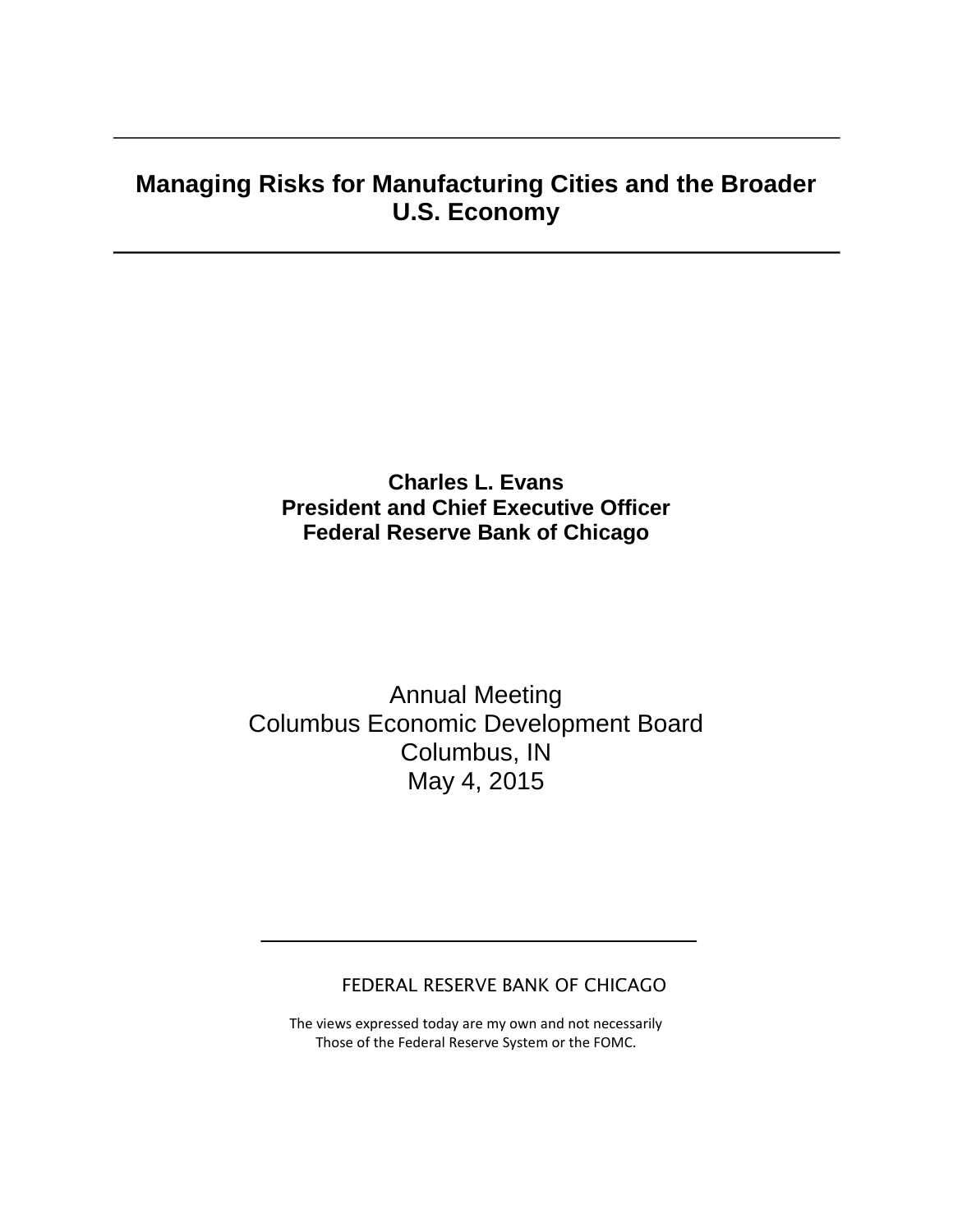## **Managing Risks for Manufacturing Cities and the Broader U.S. Economy**

Charles L. Evans President and Chief Executive Officer Federal Reserve Bank of Chicago

Good afternoon.

Thank you for inviting me to this year's Annual Meeting of the Columbus Economic Development Board. This kind invitation originated from Harold Force, president and CEO of Force Construction Company and a member of the Chicago Fed's Advisory Council on Agriculture, Small Business and Labor. The Advisory Council meetings provide us with opportunities to gain ground-level insights in these key areas and share with Council members our perspective on the economy and information on Fed projects.

Today I would like to highlight one of those projects — our Industrial Cities Initiative, or  $ICI<sub>1</sub><sup>1</sup>$  $ICI<sub>1</sub><sup>1</sup>$  $ICI<sub>1</sub><sup>1</sup>$  before sharing my economic outlook and perspective on monetary policy. Let me note that my comments reflect my own views and do not necessarily represent the views of my colleagues on the Federal Open Market Committee (FOMC) or within the Federal Reserve System.

## **The Industrial Cities Initiative**

The goal of the ICI, which began in 2011, is to understand the factors and strategies that shaped the economic development of communities that experienced significant declines in manufacturing jobs over the past few decades. The ICI is a comprehensive study of 10 industrial cities in the Seventh Federal Reserve District<sup>[2](#page-1-1)</sup> that had a population of at least 50,000 and 25 percent of its employment in manufacturing in 1960. In Indiana, we profiled Gary and Fort Wayne. While Columbus did have a sufficiently large manufacturing base in 1960, its population back then was below the study's threshold.

We want to understand such midwestern cities as they strive to either build upon or replace their manufacturing legacies, so that they can more fully participate in both the regional and global economies. The conclusions of the ICI study are based on long-term demographic and economic trends and insights from almost 200 on-site interviews.

We found that leaders in cities struggling economically are acutely aware of the challenges they're facing. Leaders in cities enjoying greater success are cautiously optimistic about the future. And since we published the ICI study, we've been approached by officials from cities that we didn't profile who want to gain a greater

<span id="page-1-0"></span><sup>1</sup> For more details on the ICI, see [https://www.chicagofed.org/region/community-development/community](https://www.chicagofed.org/region/community-development/community-economic-development/ici/index)[economic-development/ici/index.](https://www.chicagofed.org/region/community-development/community-economic-development/ici/index)<br><sup>2</sup> The Seventh District comprises all of Iowa and most of Illinois, Indiana, Michigan and Wisconsin. For  $\overline{a}$ 

<span id="page-1-1"></span>more details, see [https://www.chicagofed.org/utilities/about-us/seventh-district-economy.](https://www.chicagofed.org/utilities/about-us/seventh-district-economy)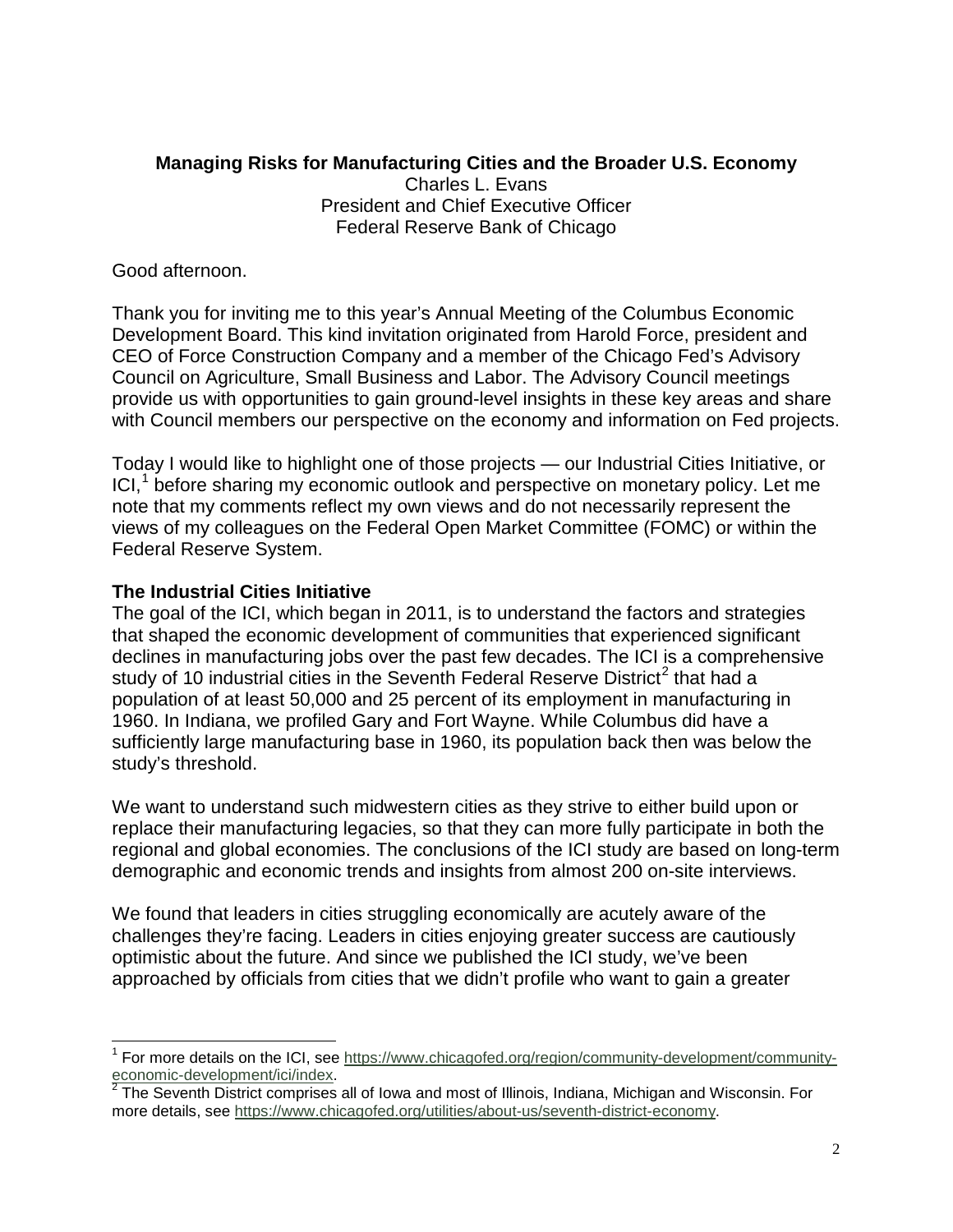understanding of who their peers are, how they compare with them, and what they can learn and share.

I'd like to highlight some of the themes that emerged from the ICI project thus far. Though Columbus is thriving, some of the following will surely resonate with you. We often heard about the importance of having strong leadership and a shared vision for the future. A candid assessment by the community's leaders of its assets and vulnerabilities was critical. Many city leaders referred to the early 1980s—a period when manufacturing jobs disappeared rapidly—as a "wake-up call." Few cities in the study, if any, had a commercial legacy beyond that of a hard-working manufacturing town. For many people in these communities, coming to terms with their cities' altered roles in a highly competitive global economy was a significant challenge that continues today. The ability of community leadership — representing many sectors — to craft a unified vision for the future largely defines the difference between those communities that were able to adapt to a new economic landscape and those that were not. I understand from your Economic Development Board's executive director that in many respects Columbus' leaders were ahead of the curve: They recognized its dependence on one company as early as the late 1970s, which quickly led to formal economic development planning.

All these cities face the challenge of promoting job growth at living wages. Job growth, obviously, is a common economic development goal. However, many of the ICI cities with favorable job growth also have experienced increases in poverty, indicating that these new jobs may not pay well enough to lift a family above the poverty line. Growth in living-wage jobs requires a work force trained and educated to compete in the global marketplace.

So, not surprisingly, educational attainment is another factor in economic success. The days when a high school diploma promised a lifetime of comfortable employment are gone. Today's workers need twenty-first-century technical skills and the ability to interface with people and technology in ways unfamiliar to workers of even a decade ago. We found that many former manufacturing hubs suffer from an educational deficit. Most ICI cities do not have a large number of adults with at least some college education, so the study's participants often mentioned a "skills mismatch" — where employers are unable to fill open positions while prospective employees lament the lack of available jobs. In response, community colleges, economic development entities and business leaders have crafted innovative responses to employment needs — often in partnership with one another. There is no one-size-fits-all path to success. However, those from resurgent and economically healthy cities noted their populations' flexibility, creativity and innovation in responding to work force needs identified by employers. The Columbus Community Education Coalition is one such example. Having the K–16 leadership at the table with business leaders sends a clear message that career planning and skills building starts early.

Another factor that distinguishes some ICI cities from others is their proximity to large urban centers. Some are close to Chicago. Others though, such as Green Bay, Wisconsin, and Cedar Rapids, Iowa, have formed their own distinct economic regions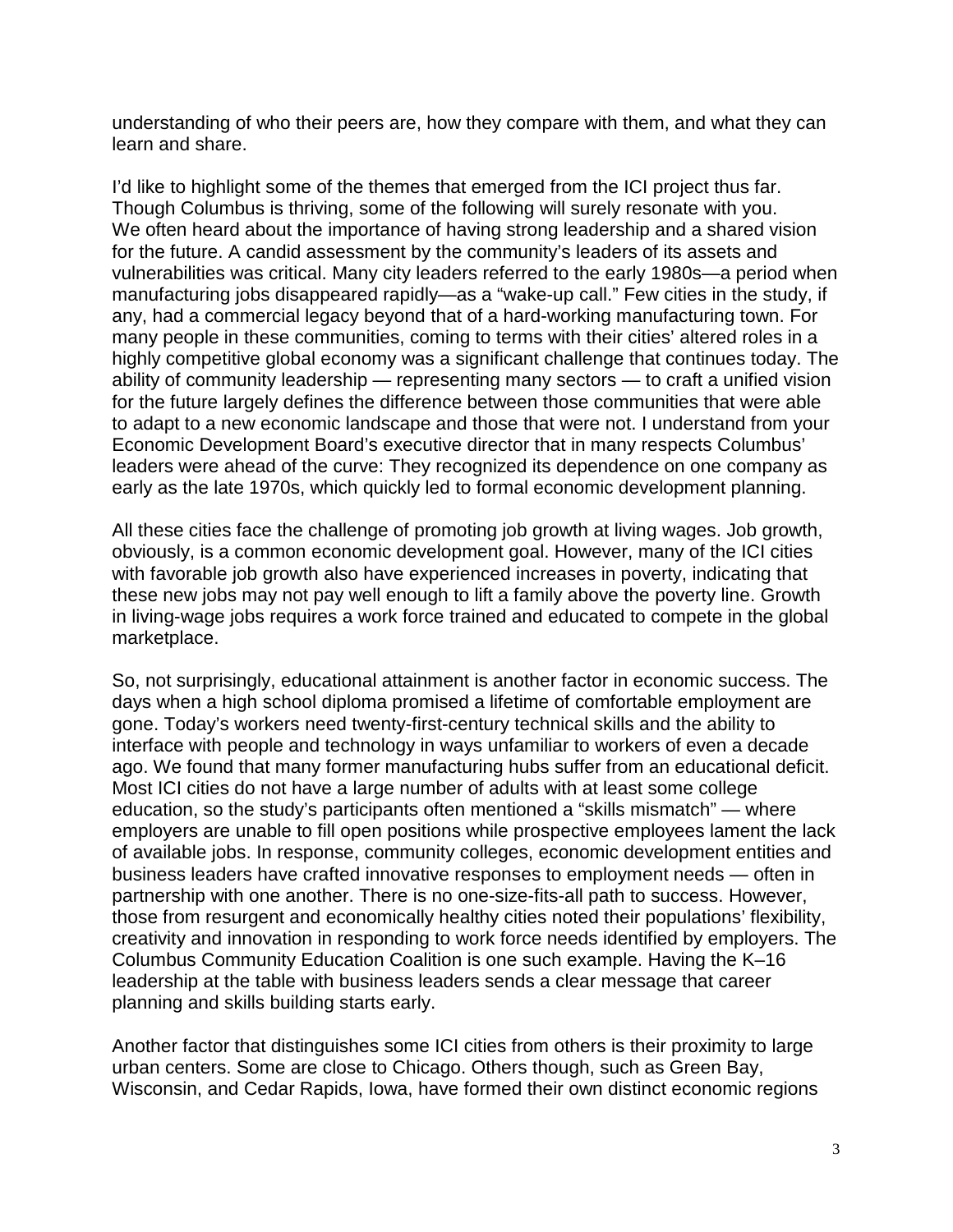by drawing workers, entrepreneurs and commerce into their metro areas. I was interested to learn that although Columbus has a population of 45,000, over 1 million people live within a 45-minute drive, with a high concentration of engineers. These features of your area are important assets for companies considering a move here.

Many city leaders also noted the importance of embracing the principles of diversity and inclusion as an economic imperative. Isolation and exclusion are detrimental to economic fundamentals such as educational attainment, labor force participation and crime rates. Several of these cities still struggle to shake off a legacy of racial issues and segregation, which their leaders describe as their "Achilles' heel." Similarly, many cities are wrestling with how to accommodate and integrate new arrivals. I understand that efforts led by your community foundation are under way to address these issues locally and ensure that all populations feel welcome.

Finally, a recurring theme was housing affordability. Like most places across the nation, ICI cities were deeply affected by the economic crisis and saw rising foreclosure rates and declining property values. Most of them are recovering. But demand for affordable rental housing has increased dramatically while the supply has not kept pace. In many ICI cities, community development organizations are working in concert with economic development groups to address these issues.

Our staff has returned to many of the ICI cities to share our findings and to identify ways to engage with leaders from these communities. For many of these leaders, the Fed is a new partner and resource. Several of our fellow Reserve Banks are also exploring the challenges facing their older industrial cities. We continue to partner with them — in our research, policy analysis and outreach efforts. That said, regardless of its location, industry concentration or size, no place is immune to macroeconomic trends and forces.

So let me turn to my outlook for the economy and views on monetary policy.

#### **Economic Outlook and Views on Monetary Policy**

To give you the punchline, I think the outlook for growth in economic activity and the labor market is good. However, inflation is too low, and I expect it will be so for some time. Based on this forecast, and the risks to the outlook, I think the FOMC should refrain from raising the federal funds rate (our traditional short-term interest rate policy tool) until there is much greater confidence that inflation one or two years ahead will be at our 2 percent target. I see no compelling reason for us to be in a hurry to tighten financial conditions until then.

Now for the details.

#### **Nearing Our Employment Goal**

Following years of false starts and tepid growth, economic activity advanced at a solid pace over the past two years. Real gross domestic product (GDP) increased at an average rate of about 2-1/2 percent over this time, and growth was quite rapid in the second half of 2014. True, growth stalled in the first quarter of this year, coming in at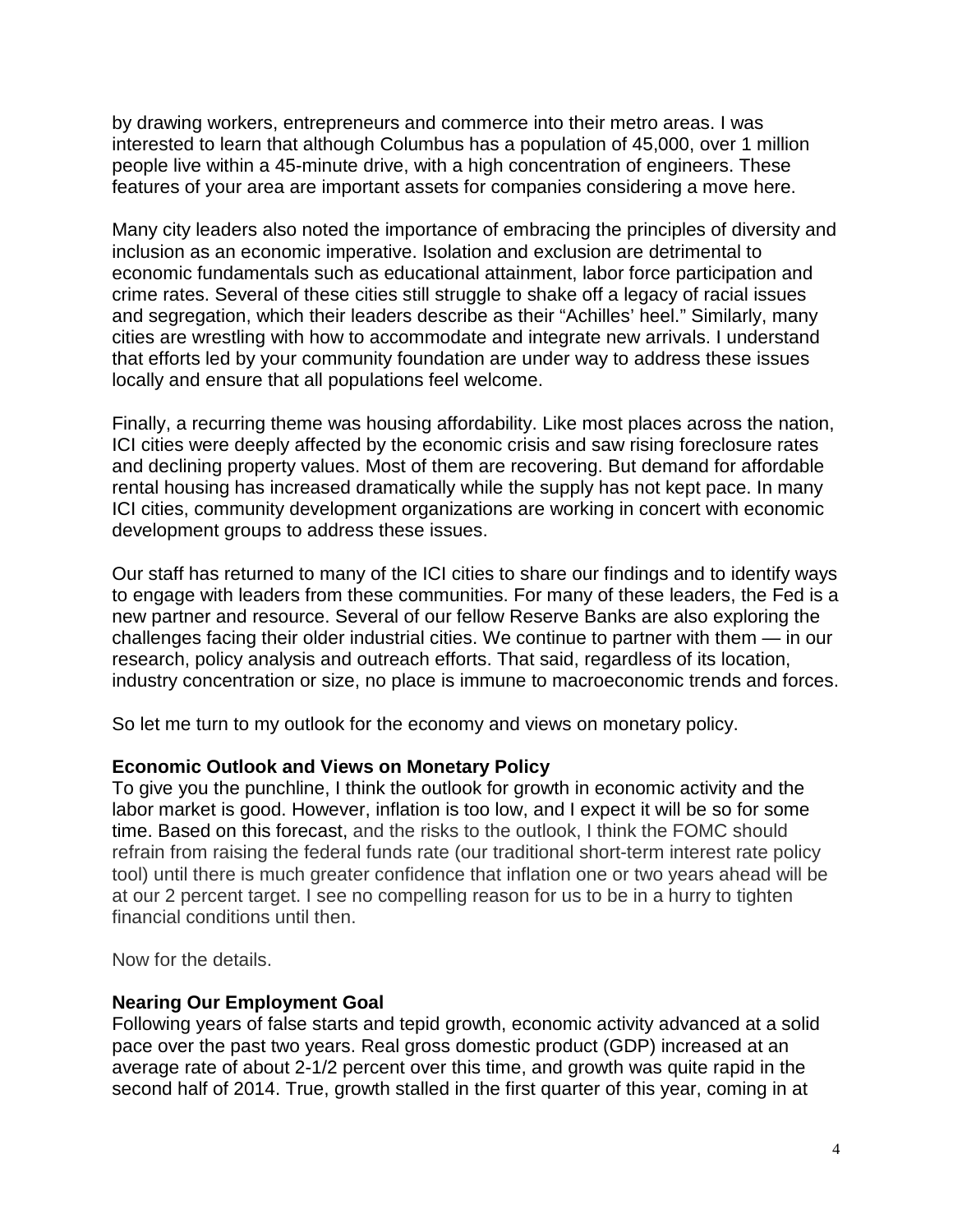just 0.2 percent, but this appears to reflect in some part transitory factors. The underlying fundamentals still look good. So, moving forward, I expect growth to average in the 2-1/2 to 3 percent range over the next couple years.

As output growth has improved, so has the labor market. Average monthly payroll employment growth was about 260,000 per month in 2014 and early 2015. This is well above the average monthly gain of roughly 190,000 over the previous two years. Similar to output growth in the first quarter, we think the more subdued pace of job gains in March will prove to be transitory. Looking ahead, with 2-1/2 to 3 percent output growth, average job gains should remain above the 200,000 mark for a while longer before gradually moving back down toward its longer-run trend.

Meanwhile, the unemployment rate has declined significantly. In each of the past four years, it has fallen by about 1 percentage point and now stands at 5.5 percent. This is terrific progress, but it remains somewhat higher than what a normal, sustainable unemployment rate should be.

Four times a year, my colleagues and I are asked to submit forecasts of real GDP growth, the unemployment rate and inflation over the next three years and for the longer run.<sup>[3](#page-4-0)</sup> Last March, most FOMC participants' estimates for the longer-run, normal rate of unemployment fell in the range of 5.0 percent to 5.2 percent. Based in part on the extensive analysis done by my staff on demographic and other changes in the composition of the labor force, my estimate was  $5.0$  percent.<sup>[4](#page-4-1)</sup> So, we are still one-half percentage point above my assumption for the long-run normal rate of unemployment.

Furthermore, some other indicators suggest that there is more slack in labor markets than one would infer from the unemployment rate alone. For example, the number of people who are employed part time for economic reasons remains unusually high. If the economy were closer to full employment, these individuals would have more opportunities to find full-time jobs. Moreover, wage growth has been much lower than one would expect if labor markets were closer to normal.

Even with these caveats, it's clear that the economic activity and labor markets have improved significantly over the past two years. And monetary policy has been an important factor in helping the economy achieve this progress.

#### **Missing Our Inflation Goal**

Things are different with inflation.

Since 2012, the FOMC has set an explicit longer-run goal for inflation of 2 percent as measured by the year-over-year rate of change in the Price Index for Personal

<span id="page-4-0"></span> $3$  See Federal Open Market Committee (2015a), which features the most recent results from the Summary of Economic Projections. The longer-run projections represent each participant's assessment of where the variables would be under appropriate policy and in the absence of any economic shocks. The full range of longer-run projections for the unemployment rate is 4.9 percent to 5.8 percent.  $\overline{a}$ 

<span id="page-4-1"></span><sup>&</sup>lt;sup>4</sup> See Aaronson et al. (2014)—which is recent research by Chicago Fed staff on labor force participation rates and the natural rate of unemployment.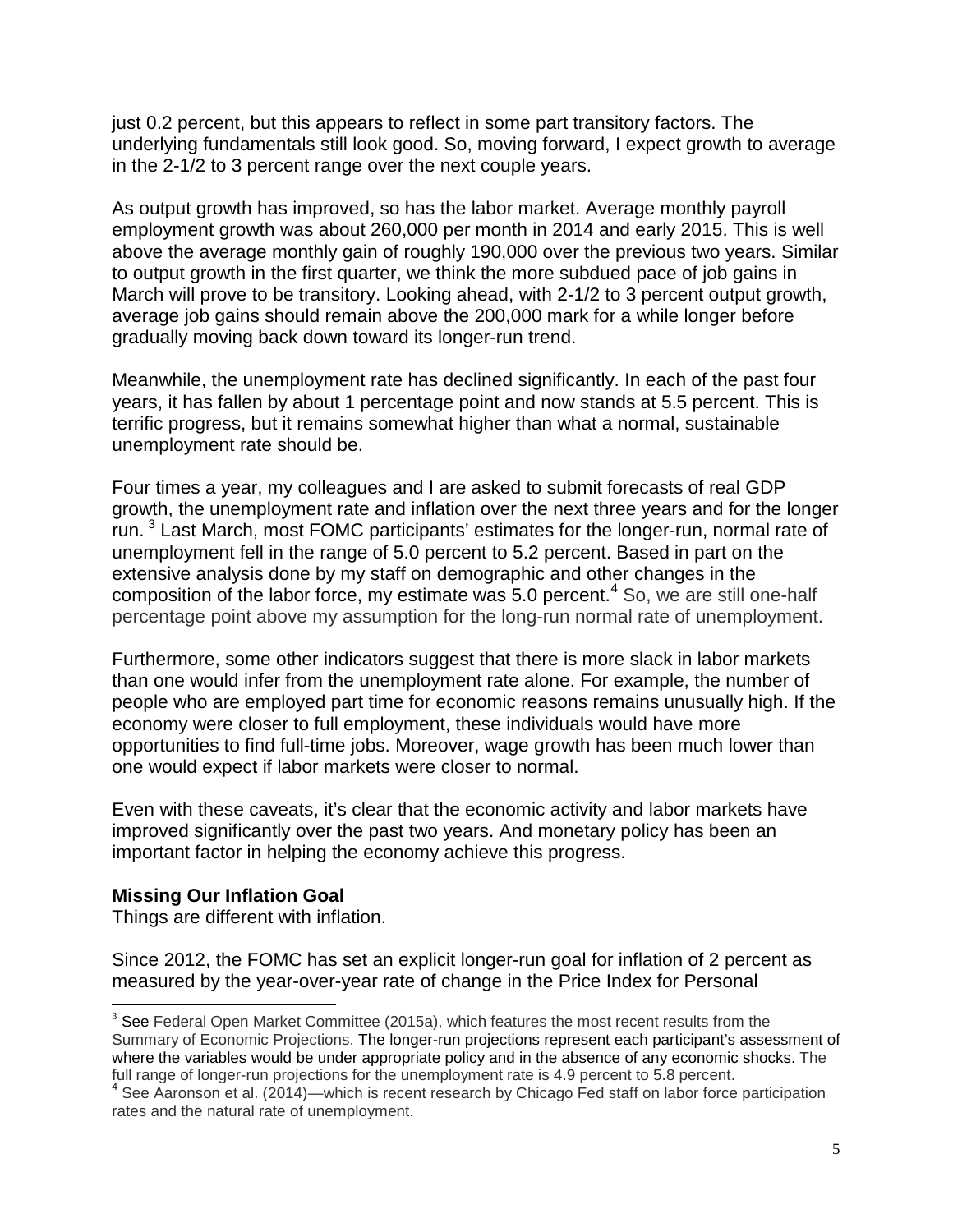Consumption Expenditures (PCE).<sup>[5](#page-5-0)</sup> Inflation has been running well below this rate for quite some time, averaging about 1-1/2 percent for the past six years. Currently, core PCE inflation, which is a better indicator of underlying trends, was 1.3 percent over the past year.<sup>[6](#page-5-1)</sup> Of course, there are other measures of inflation, such as the well-known Consumer Price Index (CPI).<sup>[7](#page-5-2)</sup> The CPI inflation runs  $1/4$  to  $1/2$  of a percentage point higher than PCE measure on average due to differences in the methodologies used to compute the indexes. So a 2 percent goal for PCE inflation equates to something closer to a 2-1/2 percent goal in terms of CPI inflation. By this measure, too, inflation is falling well short of our goal, as the CPI has averaged less than 2 percent since 2008.

Simply put, inflation is too low. Just as too-high inflation can impose significant costs on the economy, so can too-low inflation. When prices and, along with them, wages and incomes rise at a slower rate than anticipated, borrowers' fixed monthly loan obligations become more burdensome. These costs now have been accumulating for the past six plus years that inflation has underrun the FOMC's 2 percent target that borrowers had relied upon. To meet these higher real costs, borrowers must cut back other spending, reducing aggregate demand and ultimately weighing on economic activity. This is an important reason why we need to achieve our 2 percent inflation objective.

Looking ahead, I am anticipating inflation to rise at a pretty gradual pace, reaching our 2 percent objective only in 2018. That's a pretty slow increase. Furthermore, there are downside risks to my projection.

Some of this risk surrounds two factors that have held down inflation recently. First, there is the stronger dollar, which has reduced the prices of imported products we buy. Second, the dramatic decline in oil prices has lowered the costs of energy related items, albeit as it also has bolstered the real spending capacity of consumers and businesses.

If lower import and energy prices result in just a one-time drop in consumer prices, then they would not be an issue for monetary policymakers to worry about. But if the lower pricing gets embedded more persistently in the longer-run inflationary expectations of households and businesses, it would be even harder to get inflation back to its 2 percent target. This is not in my baseline forecast, but such a drop in inflation expectations is a downside risk that we need to be on the watch for.

I should note, too, that low inflation is a global phenomenon. In part, this reflects slower global growth and disinflationary pressures in most advanced economies. Of course, a global slowdown also presents some downside risk for growth in the United States as well.

 $\overline{a}$ 

<span id="page-5-0"></span> $5$  This was first acknowledged in Federal Open Market Committee (2012). It remains in the most recent statement of our longer-run goals; see Federal Open Market Committee (2015b).<br><sup>6</sup> Core PCE inflation strips out the volatile energy and food prices and thus provides a more accurate

<span id="page-5-1"></span>reading on underlying inflation trends than overall PCE inflation. I discuss this measure again later.

<span id="page-5-2"></span> $<sup>7</sup>$  The CPI differs from the PCE in methodology and the basket of goods and services it tracks.</sup>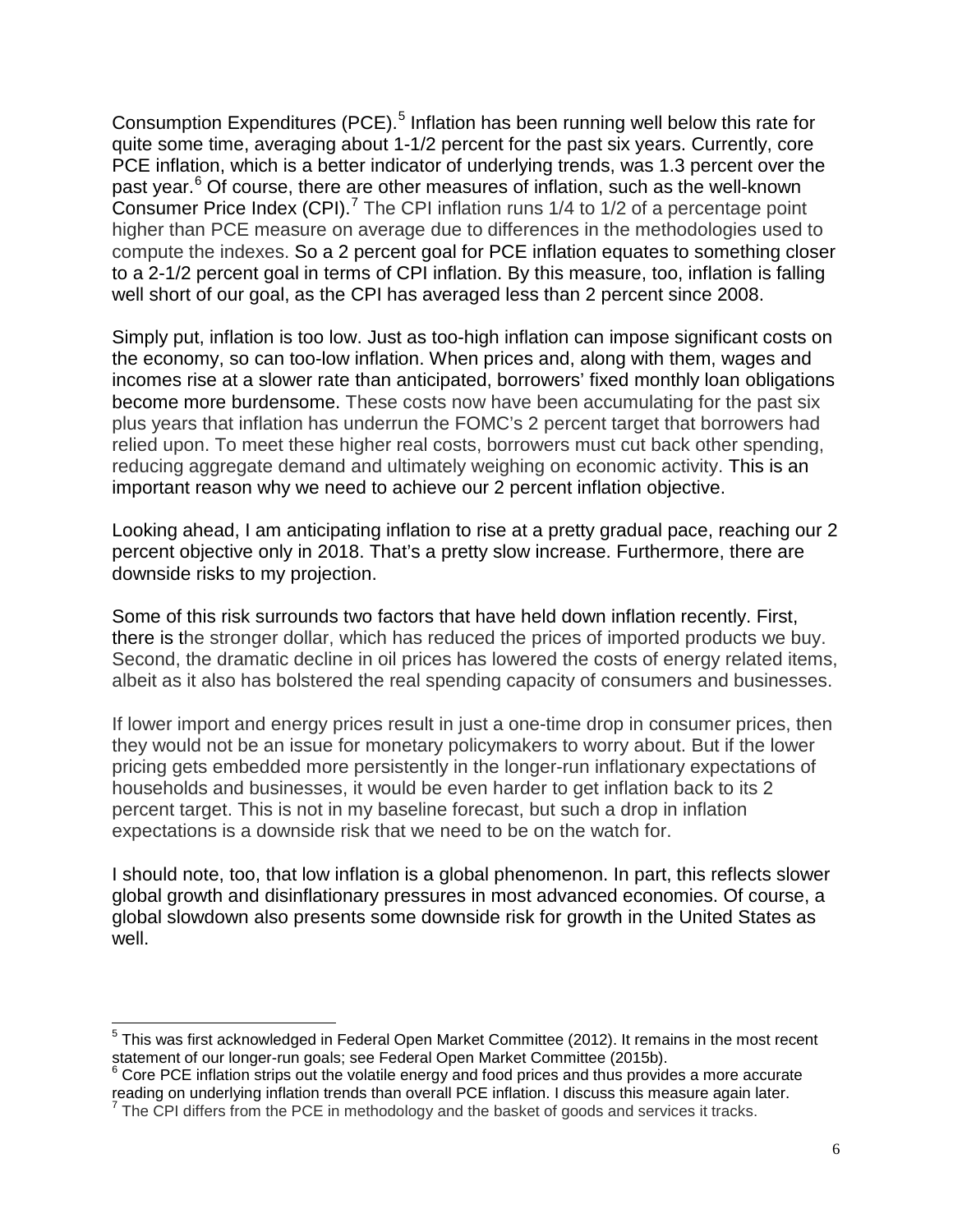#### **An Appropriate Path for Monetary Policy**

What does this all mean for my assessment of appropriate monetary policy?

Along with projections for the key metrics of the economy that I mentioned earlier, each FOMC participant provides his or her assumption for the appropriate path of the federal funds rate that underlies their economic forecasts. In the latest projections, 15 of the 17 FOMC participants expected that it would be appropriate to raise rates sometime this year.

Looking further ahead, the median path for the target fed funds rate is consistent with roughly a 25 basis point increase at every other FOMC meeting for the next year and a half. This is a considerably slower, more gradual pace of rate increases than those implemented in 2004 through 2006 — the last time the Fed normalized policy following an extended period of very low interest rates.

Financial market participants expect an even slower pace of rate hikes than FOMC participants do. The most recent reading on market expectations puts the target rate at the end of 2016 a bit below 1 percent  $-$  a full percentage point below the median FOMC forecast.

In my view, it likely will not be appropriate to begin raising the federal funds rate until sometime in early 2016. Economic activity appears to be on a solid, sustainable growth path, which, on its own, would support a rate hike soon. However, the weak first-quarter data do give me pause, and I would like to see confirmation that they are indeed a transitory aberration. Furthermore, and most important, inflation is low and is expected to remain low for some time.

A prudent risk-management and goal-oriented approach to monetary policy also prescribes waiting to increase the federal funds rate.<sup>[8](#page-6-0)</sup> One risk we face is that we begin to raise rates only to learn that we have misjudged the strength of the economy. In order to rekindle growth and boost inflation, we would have to cut rates back to zero and possibly resort to unconventional, second-best policy tools. It could take some time, then, to get back out of the mess. In contrast, if we wait too long to raise rates, we face the opposite risk of inflation rising too quickly. Here, though, we could likely keep inflation in check with moderate increases in interest rates. Furthermore, there aren't any serious costs of modestly overshooting our inflation target—particularly considering how long inflation has been below our target, this simply would be a natural manifestation of our symmetric inflation target.

This risk-management approach can be thought of in another way. Economists like to talk about an abstract concept called a "natural" or "equilibrium" real rate of interest. This is the inflation-adjusted interest rate consistent with full employment of labor and productive capital and with inflation at its long-run target. When the actual inflationadjusted federal funds rate is below the theoretical equilibrium rate, policy is accommodative and we would expect inflation pressures to build. When the actual

 $\overline{\phantom{a}}$ 

<span id="page-6-0"></span> ${}^{8}$  I have made the case for patience in earlier speeches. See, for example, Evans (2014).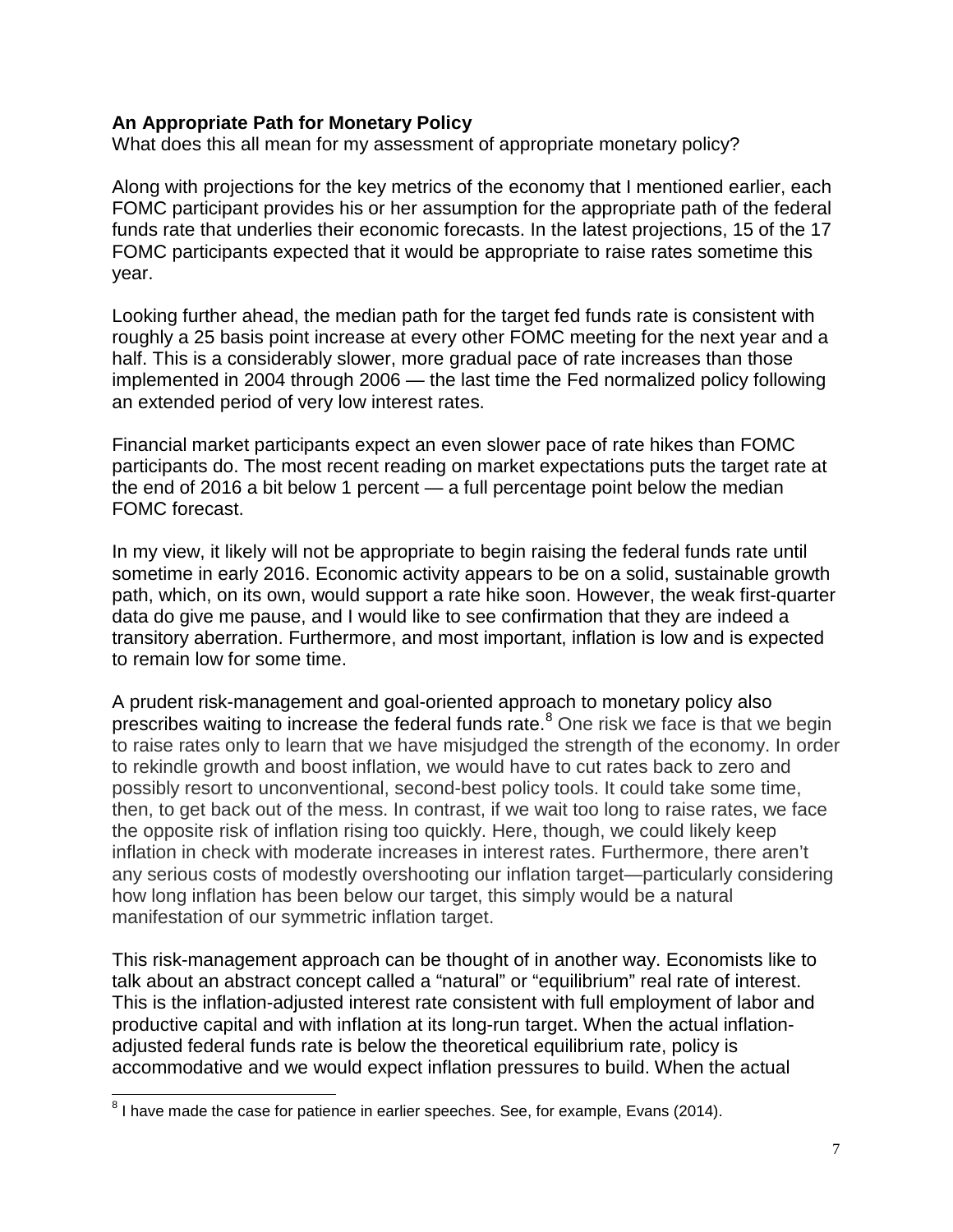federal funds rate is higher than the equilibrium rate, policy is restrictive, and there is downward pressure on inflation. The bigger the gaps between the actual and equilibrium rates, the greater these pressures.

During the financial crisis, the equilibrium real interest rate was quite low — indeed quite negative — reflecting the dearth of spending opportunities that looked attractive to households, businesses and the financial sector, all of which needed to rebuild scarred balance sheets. To try to drive actual interest rates towards the natural rate, policy had to be as accommodative as possible — however, the zero lower bound on interest rates prevented us from actually getting there.

Over time, as the economy has worked through the scars from the financial crisis, the equilibrium real rate has risen. And it should continue to rise as the healing process continues. The key question is: Has it risen enough so that the gap between the actual and equilibrium federal funds rate has reached the point that we are actually providing too much policy accommodation and so we should begin to raise the federal funds rate?

I think the answer is no.

There is a great deal of uncertainty over the current equilibrium real rate. It could be lower or higher than the level needed to justify a rate hike. However, there are a number of simple observations that suggest the current level of the federal funds rate relative to the natural rate is not overly accommodative. Namely, we still have resource slack, there is no meaningful upward momentum in inflation and instead of investing businesses are sitting on piles of cash or distributing it to stockholders — a sign that they think the real rate of return on prospective investment projects is quite low.

Indeed, one could argue that we currently do not have enough policy accommodation in place. As I noted earlier my forecast does not see inflation rising to our 2 percent target until 2018—for me, that's too far down the road given how long we have underrun our target. If policy truly were highly accommodative, we'd be getting to our inflation target sooner.

#### **Markers of Progress**

Going forward, I will be looking for several important markers to assess if the equilibrium real rate has risen to the point that we're likely to achieve our policy goals in a timely fashion. Only then will I be confident enough to support the start of the policy normalization process.

First, it goes without saying that we need to see continued improvements in labor markets and solid GDP growth. Even though we have made great strides, the economy has not yet returned to full employment, and we must be confident that growth will be adequate to get there.

Second, we should feel quite confident that inflation is going to reach our goal of 2 percent on a sustainable basis within a year or two. Of course, given the lags in how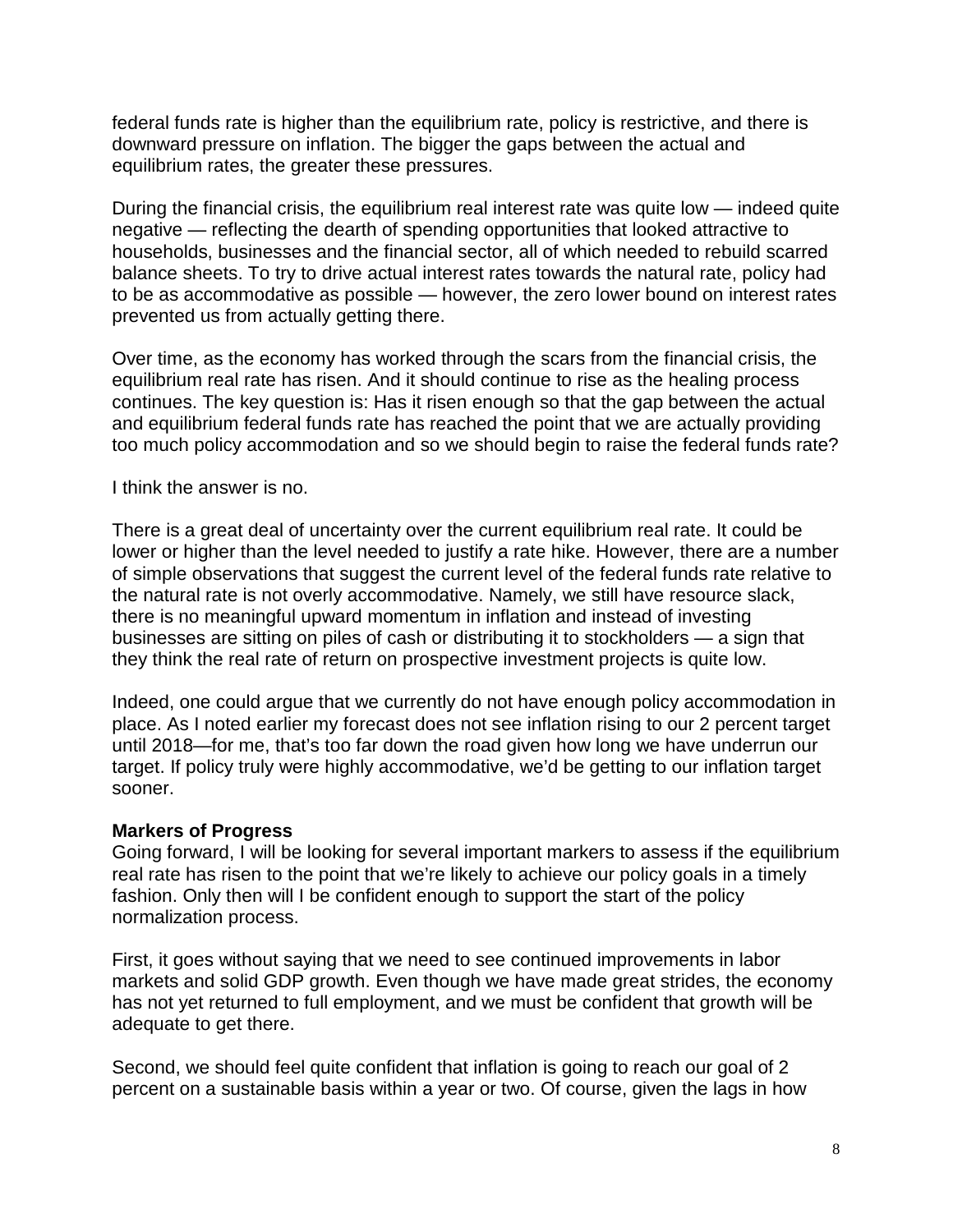monetary policy influences the economy, this means the first rate hike will occur based on a forecast. There are a lot of elements in play, and we have to be humble about our ability to forecast inflation. This means we need a range of evidence to be confident inflation will rise.

All else equal, a tighter labor market historically has been associated with higher inflation, and so further improvements relative to our employment mandate should also be consistent with a forecast that achieves our inflation mandate.

Another simple but powerful signal will be if we start seeing a pickup in the year-overyear rate of change in the price index for PCE inflation excluding food and energy. This index may be about the single best predictor of where total inflation will be a year from now. So I would feel more confident about my inflation outlook if core PCE inflation began to rise in a sustainable fashion.

I would also want to see stronger growth in wages and other forms of labor compensation. Wage growth has been very weak for quite some time, averaging only 2 to 2-1/2 percent per year for the past five years. Usually, productivity growth of 1 to 2 percent annually and 2 percent inflation would produce wage growth in the range of 3 to 4 percent per year. Wage and compensation growth closer to this range is an important sign not just of diminished labor market slack, but also of cost increases more consistent with an economy running closer to a 2 percent inflation rate. Of course, a lot of factors—some of which we don't have a good handle on right now—go into wage determination, and in the past rising inflation has tended to precede rising wages. Nonetheless, faster wage growth would be good corroborating evidence that inflation was on its way up.

Another signal that would make me more confident relates to measures of inflation expectations, which are an important determinant of actual inflation. To reach our 2 percent inflation target, the public and financial markets need expect that inflation will run at 2 percent over the medium term. Of particular concern on this score is the fact that the compensation financial market participants require for taking on inflation risk has been moving down dramatically for nearly a year. There are a few reasons why inflation compensation could be low. Benign technical financial market considerations are one possibility. However, it could be that people are expecting inflation to be low. Alternatively, the cost to investors of higher inflation might have fallen or the cost of low inflation might have risen. Neither depressed inflation expectations nor higher costs of low inflation bode well for the outlook. So I also would feel more confident about the inflation outlook, if either inflation compensation picked back up or we had more evidence that the drop in compensation was due to benign technical factors.

#### **Current Circumstances Call for Caution**

In summary, I think we should be cautious in the timing of the first rate hike and our pace of policy normalization thereafter. My current view is that my economic outlook and my assessment of the balance of risks will evolve in such a way that I likely will not feel confident enough to begin to raise rates until early next year. But there is no